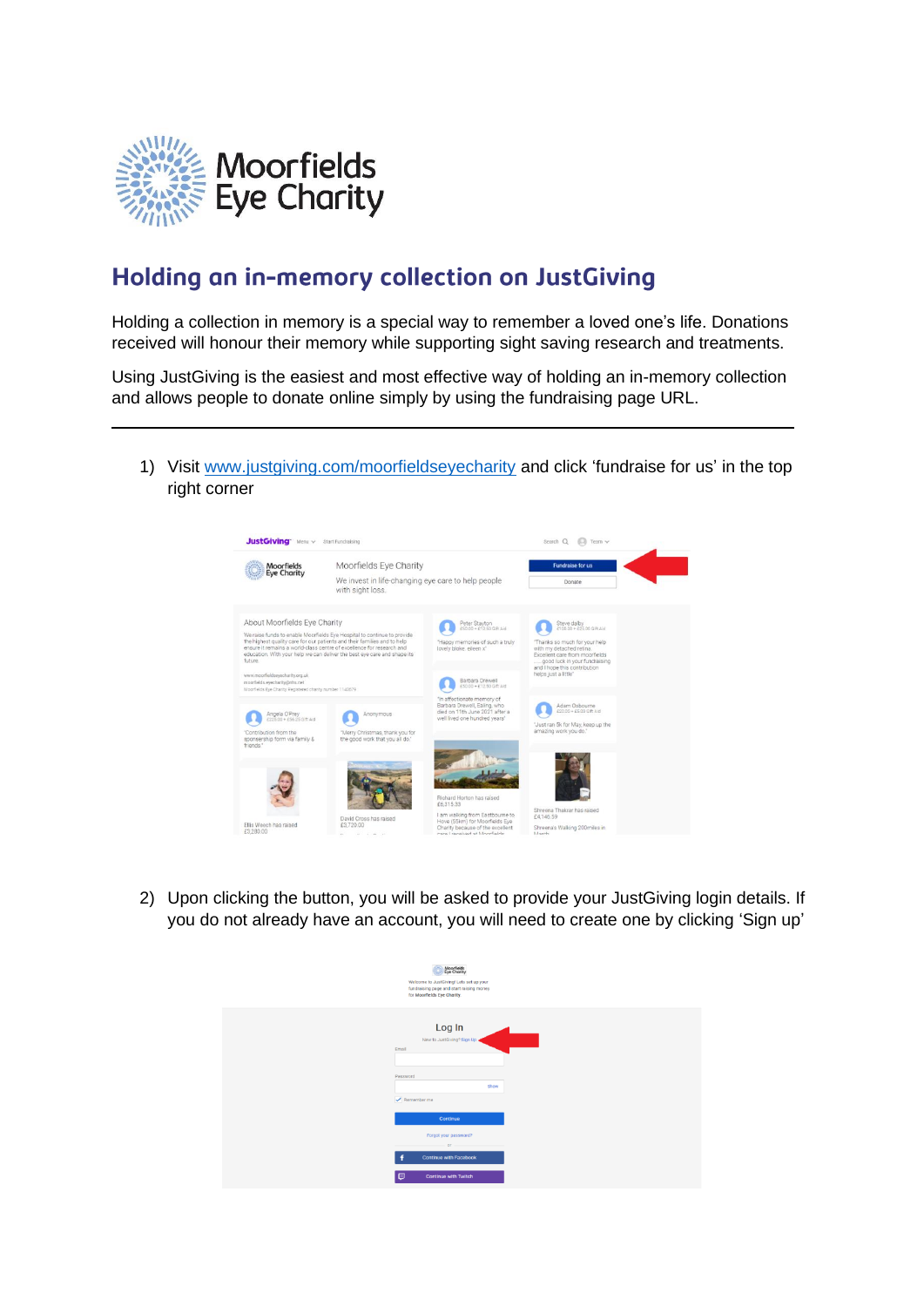3) Once you have created your account/logged in – you will be asked what the purpose of your fundraising is. Please make sure to select 'Remembering someone' as per below image



4) Fill in the relevant details in the below form, including the name of the person you are fundraising in memory of

| Step 3 of 3                                                                                                              |  |
|--------------------------------------------------------------------------------------------------------------------------|--|
| <b>Check your details</b>                                                                                                |  |
| You're raising money for                                                                                                 |  |
| Moorfields<br>Eye Charity<br><b>Moorfields Eye Charity</b>                                                               |  |
|                                                                                                                          |  |
| Who are you remembering?                                                                                                 |  |
| Their first name                                                                                                         |  |
|                                                                                                                          |  |
| Their last name                                                                                                          |  |
|                                                                                                                          |  |
|                                                                                                                          |  |
| <b>Their gender</b>                                                                                                      |  |
| C Male                                                                                                                   |  |
| $\bigcap$ Female                                                                                                         |  |
| Your relationship to them (optional)                                                                                     |  |
| Please select<br>$\checkmark$                                                                                            |  |
|                                                                                                                          |  |
| Choose your fundraising page web address                                                                                 |  |
|                                                                                                                          |  |
| www.justgiving.com/fundraising/                                                                                          |  |
| This web address is available                                                                                            |  |
|                                                                                                                          |  |
| Gift Aid allows UK charities to reclaim an extra 25% on eligible donations.                                              |  |
| Your page can claim Gift Aid if:<br>. You're not asking for donations in exchange for goods, services or other benefits; |  |
| and                                                                                                                      |  |
| . Your charity isn't contributing to the cost of your fundraising.                                                       |  |
| Yes, my page can claim GiftAid                                                                                           |  |
| ◯ No, my page isn't eligible                                                                                             |  |
| Learn more about Gift Aid                                                                                                |  |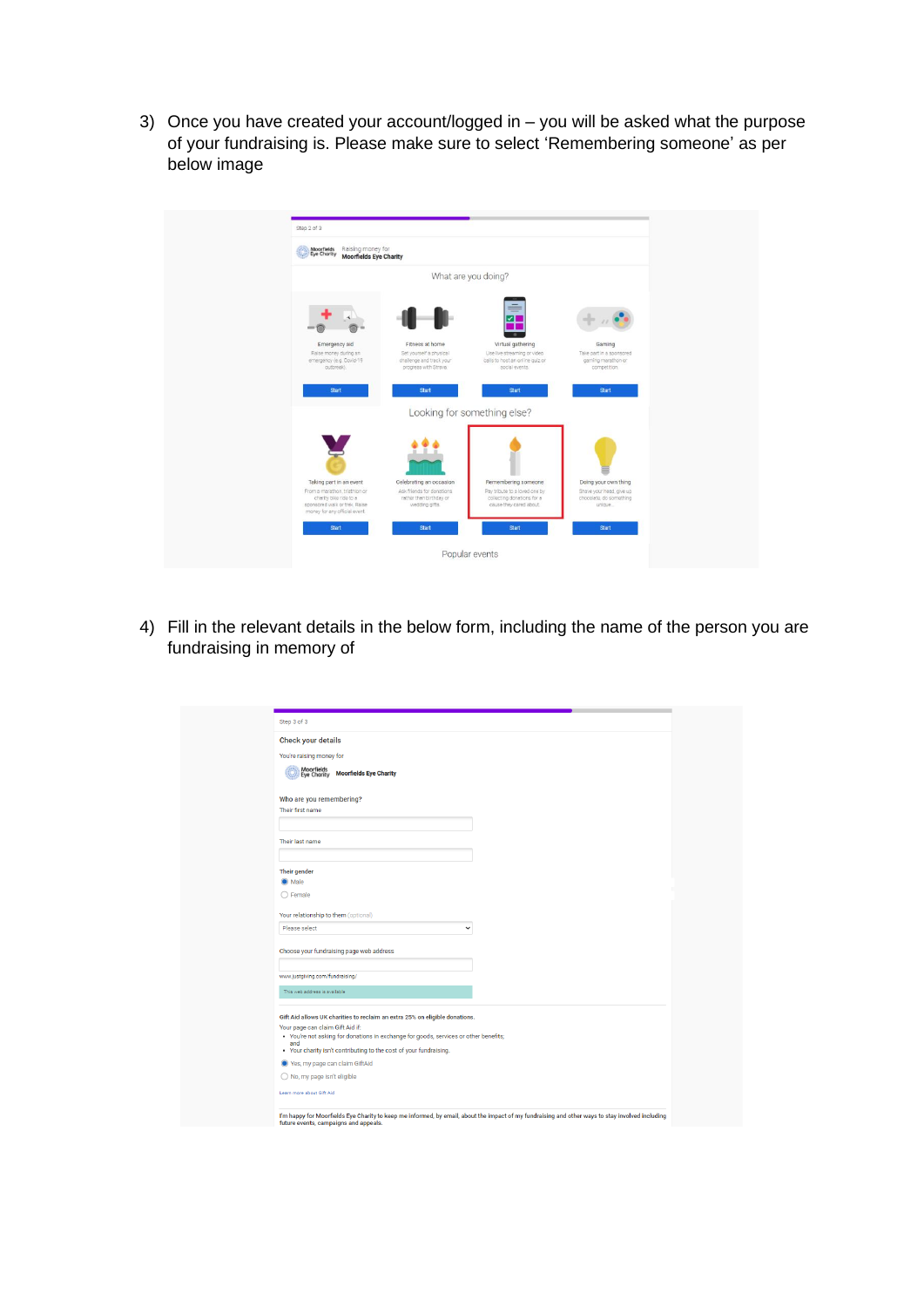5) Your fundraising page will now be created, but we recommend personalising it before sharing the link with family and friends by clicking the 'edit your page' button in the top left



6) From here, you can change the page title, fundraising target, summary, and story. We recommend writing about the person you are fundraising in memory of, their connection to Moorfields, and why a collection is being held. This really helps encourage people to donate. Remember to save any changes you make

| Edit page |                                                                                                                                                                                                          |  |  |  |
|-----------|----------------------------------------------------------------------------------------------------------------------------------------------------------------------------------------------------------|--|--|--|
|           | Page title                                                                                                                                                                                               |  |  |  |
|           | Team's page                                                                                                                                                                                              |  |  |  |
|           | <b>Save title</b>                                                                                                                                                                                        |  |  |  |
|           | <b>Fundraising target</b>                                                                                                                                                                                |  |  |  |
|           | GBP<br>0.00                                                                                                                                                                                              |  |  |  |
|           | <b>Save target</b>                                                                                                                                                                                       |  |  |  |
|           | Page summary                                                                                                                                                                                             |  |  |  |
|           | I am                                                                                                                                                                                                     |  |  |  |
|           | for Moorfields Eye Charity                                                                                                                                                                               |  |  |  |
|           | because                                                                                                                                                                                                  |  |  |  |
|           | <b>Save summary</b>                                                                                                                                                                                      |  |  |  |
|           | Your story                                                                                                                                                                                               |  |  |  |
|           | U<br>B<br>$\equiv$<br>這                                                                                                                                                                                  |  |  |  |
|           | Thanks for taking the time to visit my JustGiving page.<br>Donating through JustGiving is simple, fast and totally secure. Your<br>details are safe with JustGiving - they'll never sell them on or send |  |  |  |
|           | unwanted emails. Once you donate, they'll send your money directly to<br>the charity. So it's the most efficient way to donate - saving time and<br>cutting costs for the charity.                       |  |  |  |
|           | <b>Save story</b>                                                                                                                                                                                        |  |  |  |